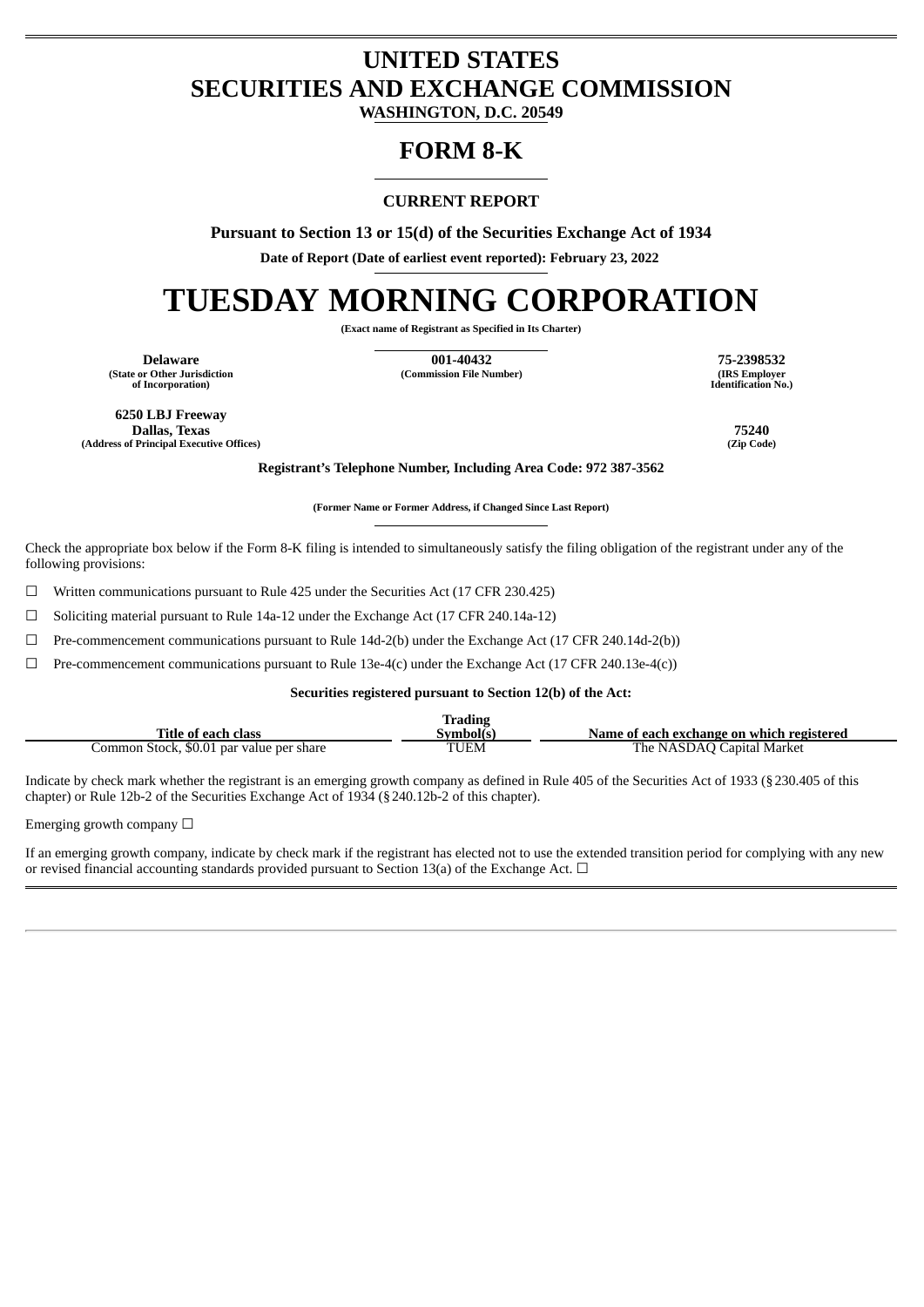#### **Item 5.03 Amendments to Articles of Incorporation or Bylaws; Change in Fiscal Year.**

On February 23, 2022, the Board of Directors of Tuesday Morning Corporation (the "Company") approved a change in the fiscal year end from a calendar year ending on June 30 to a 52-53 week year ending on the Saturday closest to June 30, effective beginning with fiscal year 2022. In a 52 week fiscal year, each of the Company's quarterly periods will comprise 13 weeks. The additional week in a 53 week fiscal year is added to the fourth quarter, making such quarter consist of 14 weeks. The Company expects to make the fiscal year change on a prospective basis and will not adjust operating results for prior periods. The change to the Company's fiscal year will not impact the Company's fiscal year results for the year ended June 30, 2021. The Company believes this change will provide numerous benefits, including improving comparability between periods by removing the trading day effect on sales and operating margins.

Since the change in the Company's fiscal year-end is from the last day of the month to a 52-53 week fiscal year commencing within seven days of the month end last reported, and the new fiscal year will commence with the end of the old fiscal year, the change is not deemed a change in fiscal year for purposes of reporting subject to Rule 13a-10 or 15d-10; hence, a transition report is not required to be filed.

The reporting periods and applicable reports for the remainder of fiscal year 2022 and fiscal year 2023 are expected to be as follows:

| <b>FISCAL PERIOD</b>          | <b>REPORTING PERIOD</b>              | <b>REPORT TO BE FILED</b>     |
|-------------------------------|--------------------------------------|-------------------------------|
| Third quarter of fiscal 2022  | January 1, 2022 to April 2, 2022     | Quarterly Report on Form 10-Q |
| Fiscal year 2022              | July 1, 2021 to July 2, 2022         | Annual Report on Form 10-K    |
| First quarter of fiscal 2023  | July 3, 2022 to October 1, 2022      | Quarterly Report on Form 10-Q |
| Second quarter of fiscal 2023 | October 2, 2022 to December 31, 2022 | Quarterly Report on Form 10-Q |
| Third quarter of fiscal 2023  | January 1, 2023 to April 1, 2023     | Quarterly Report on Form 10-Q |
| Fiscal year 2023              | July 3, 2022 to July 1, 2023         | Annual Report on Form 10-K    |